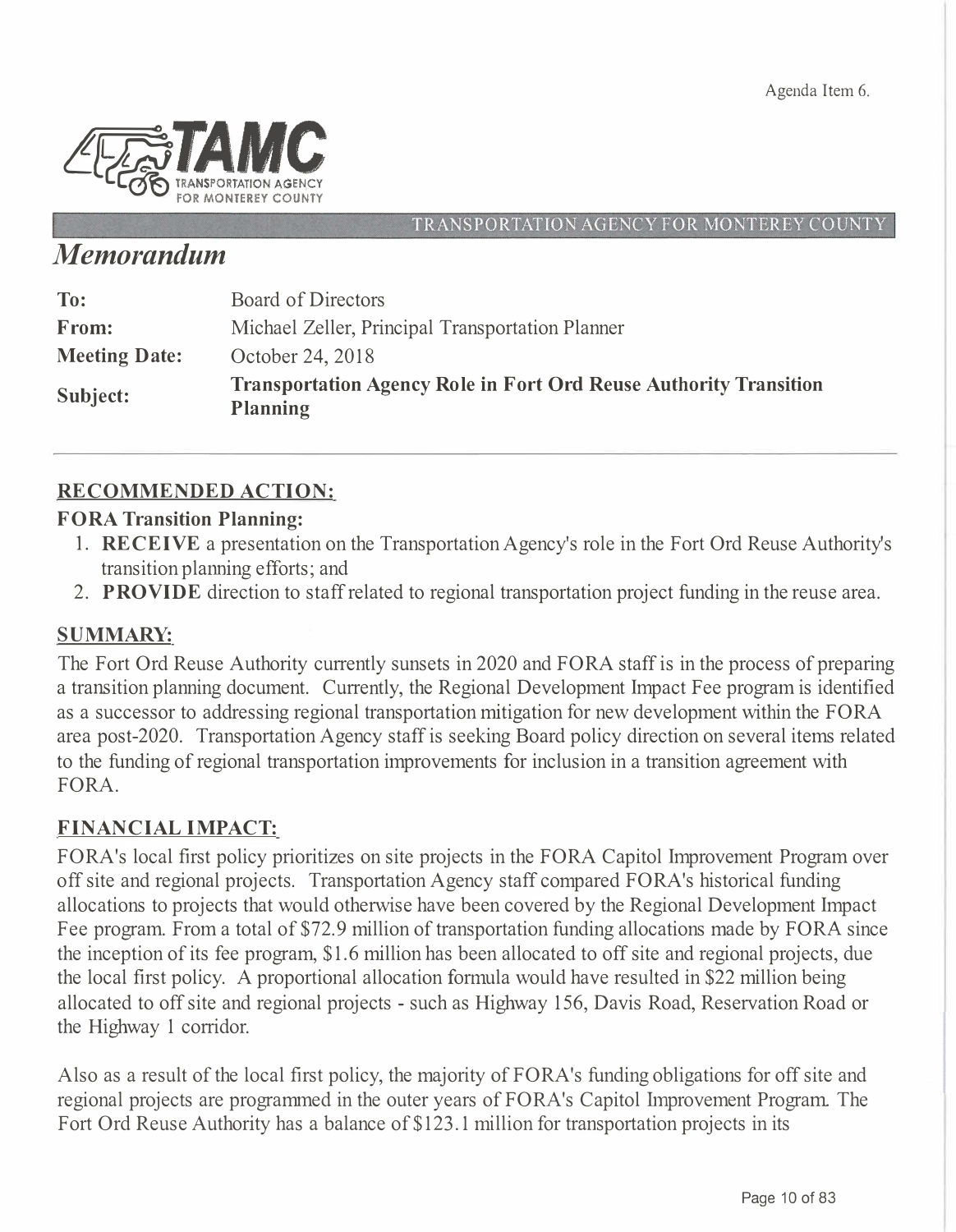2018 Capital Improvement Program. Of that amount, \$37.3 million is for regional projects, with \$31.3 million programmed in the "Post FORA" category after 2020. In addition, \$22.9 million is for "off site" projects, with \$19.9 million programmed for after 2020. As the attached chart shows, the Transportation Agency has most of these projects in its Regional Development Impact Fee program and could decide at any time to activate the FORA zone to start collecting the regional fees to help fund these regional projects.

## **DISCUSSION:**

The Fort Ord Reuse Authority (FORA) is responsible for the oversight of the economic recovery from the closure and reuse of the former Fort Ord military base. FORA's efforts are guided by the Base Reuse Plan, first adopted in June 1997, and the 2005 FORA Fee Reallocation Study. These documents establish the circulation and roadway network related to FORA, identify the impacts from new development, and prompts the annual development of a Capital Improvement Program FORA's Capital Improvement Program includes transportation improvements that are "on site" or within the former base, "off site" and "regional". The latter two categories include significant overlap with the projects in the Regional Development Impact Fee program. Attached is a table comparing the projects in FORA and TAMC's programs. The FORA zone is the only part of the county in which the TAMC impact fee does not currently apply, and the FORA fee revenues are allocated to projects by its Board of Directors, rather than the Transportation Agency Board.

With the planned sunset of FORA in 2020, the FORA Board established a Transition Task Force to plan for how transportation improvements, along with several other issues, will be addressed Post-FORA by reviewing the potential options for how the goals of the Base Reuse Plan can be fully implemented by other agencies and local jurisdictions after FORA. In addition to the development of a Transition Plan, FORA has also discussed the possibility of a short-term legislative extension of FORA. The intent of a legislative extension of FORA would be to maintain the Authority to allow it sufficient time to complete the CEQA mitigations of the Base Reuse Plan, manage critical habitat, and retain the area's property tax increment funding. If a legislative extension is not passed at the Statelevel, FORA's responsibilities will need to be passed on to other agencies.

Under either scenario, there is an argument to be made that integration of the FORA zone into the countywide Regional Development hnpact Fee program would be advantageous. In fact, the FORA Transition Task Force has identified the Transportation Agency as a successor to assume the regional and off site components of FORA's Capital Improvement Program, with on site projects becoming the responsibility of the underlying local jurisdictions. The Transportation Agency's Regional Development Impact Fee is coordinated with the FORA Community Facilities District fee to assure that new development pays its fair-share for transportation improvements but is not double-charged for mitigations. Essentially, new development located within the former Fort Ord currently is required to pay the FORA Community Facilities District fee and not the TAMC Regional Development Impact Fee.

TAMC's 2018 update to its Regional Development Impact Fee (RDIF) program added a FORA zone that provides a cost per trip fee calculation consistent with RDIF county-wide methodology used since its inception in 2008. TAMC does have the authority to start collecting the Regional Fees in the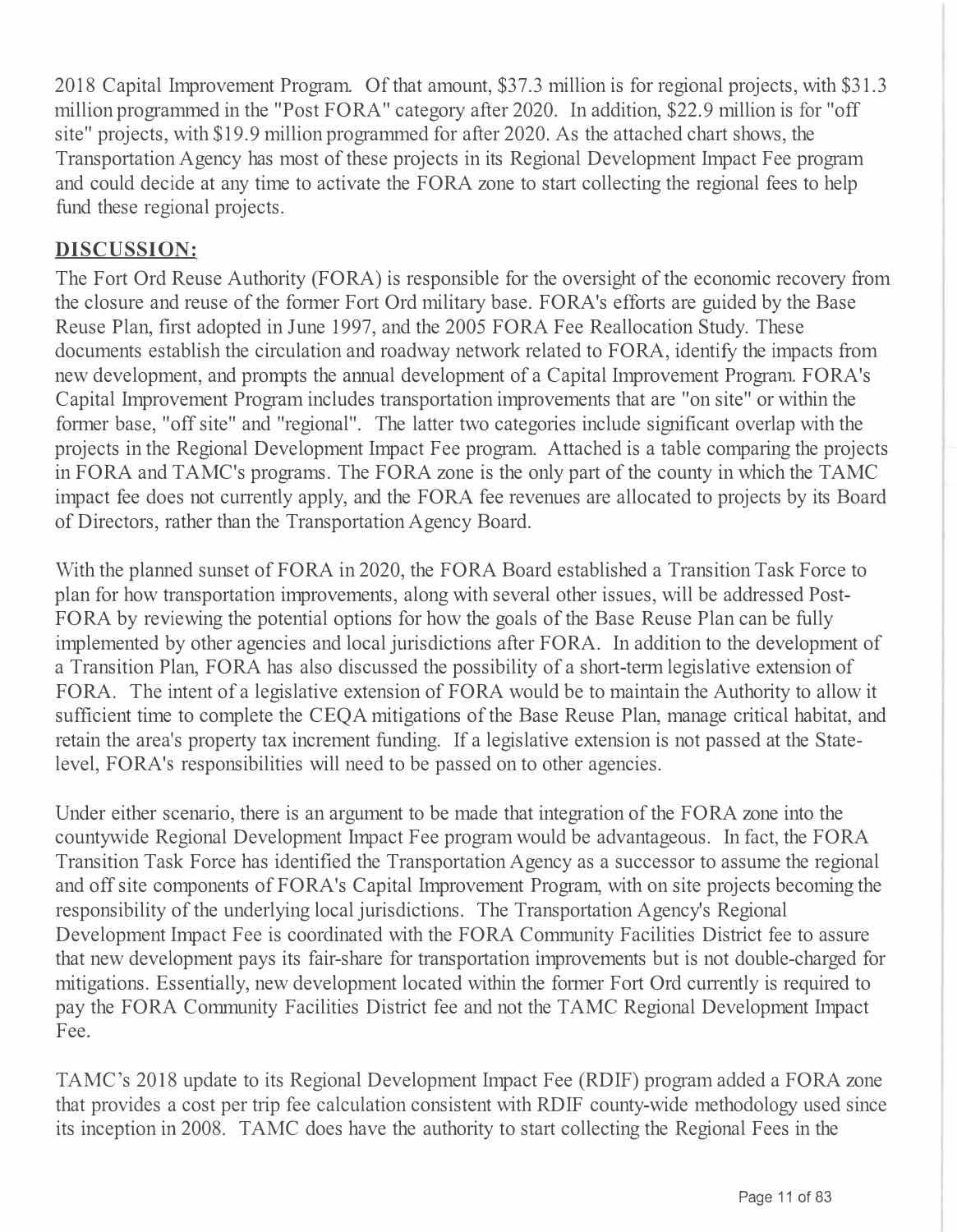FORA zone at the discretion of the Transportation Agency Board of Directors. If FORA were to sunset, or even before then, the Transportation Agency decide to take on the obligation for the off site and regional projects by simply activating the FORA zone to collect regional fees for those transportation improvements.

The FORA Board will hold a special meeting on October 19th to discuss transition issues and seek approval of a transition plan. Transportation Agency staff will attend the FORA special meeting and provide an update on FORA transition issues at the October 24th Transportation Agency Board of Directors meeting.

#### **ATTACHMENTS:**

FORA Capital Improvement Program Overlap with TAMC Regional Development Impact Fee Program